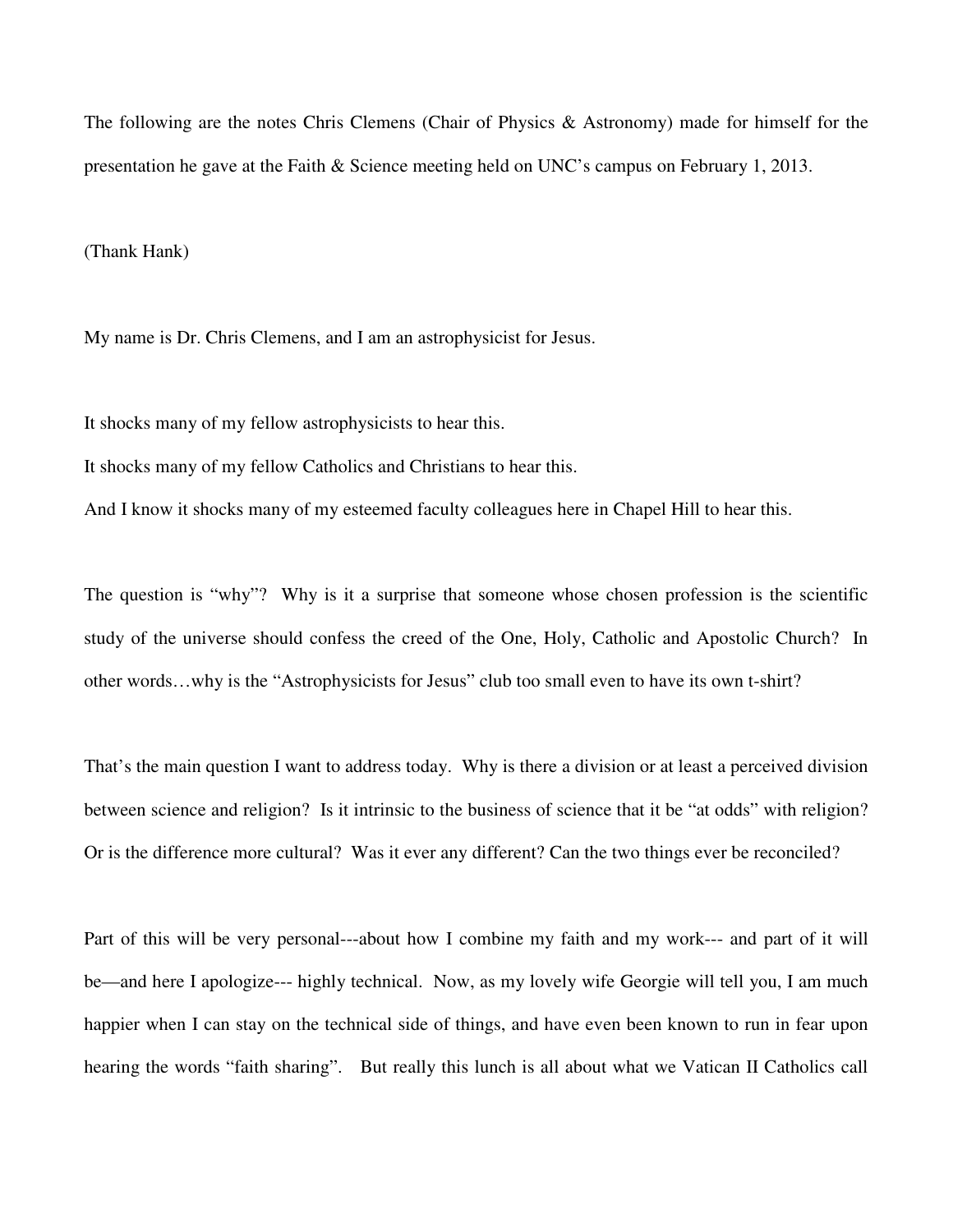Faith Sharing and our Protestant brothers and sisters call "fellowship" (which is a much better word, so don't get rid of it).

# *"Scientific Mythology*"

One of the defects of our modern culture is the unhealthy and undeserved reverence we show toward scientists. The public imagines scientists are too smart to disagree with, too objective to be swayed by emotion or bias, and experts on every subject they talk about. None of these things is true of course, and the unquestioning acceptance of these notions in our culture does great damage. When the Physicist Stephen Hawking says that his theories show that the universe has no cause, but simply "is", or when the biologist Richard Dawkins rails against religion as a "virus" that should be eradicated, we give their words too much weight. They are the great minds of our time, our culture supposes, and we are not smart enough even to disagree. That is why it is of vital importance that the counterweight to these ideas lives inside the University, and not run to the cloister as is often my own temptation.

In truth, scientists are anything but authorities on subjects philosophical, and have strayed very far from their own scientific method when they make these kinds of pronouncements. The question of why their words carry so much weight is an interesting one, and may be an interesting subject for a future talk. Today I want to explore the ways that famous and outspoken scientists set themselves against religion in general and Christianity in particular. What I hope to show you is that while scientists might be very good at what they do, their thinking on the subject of religion is not always objective and clearheaded.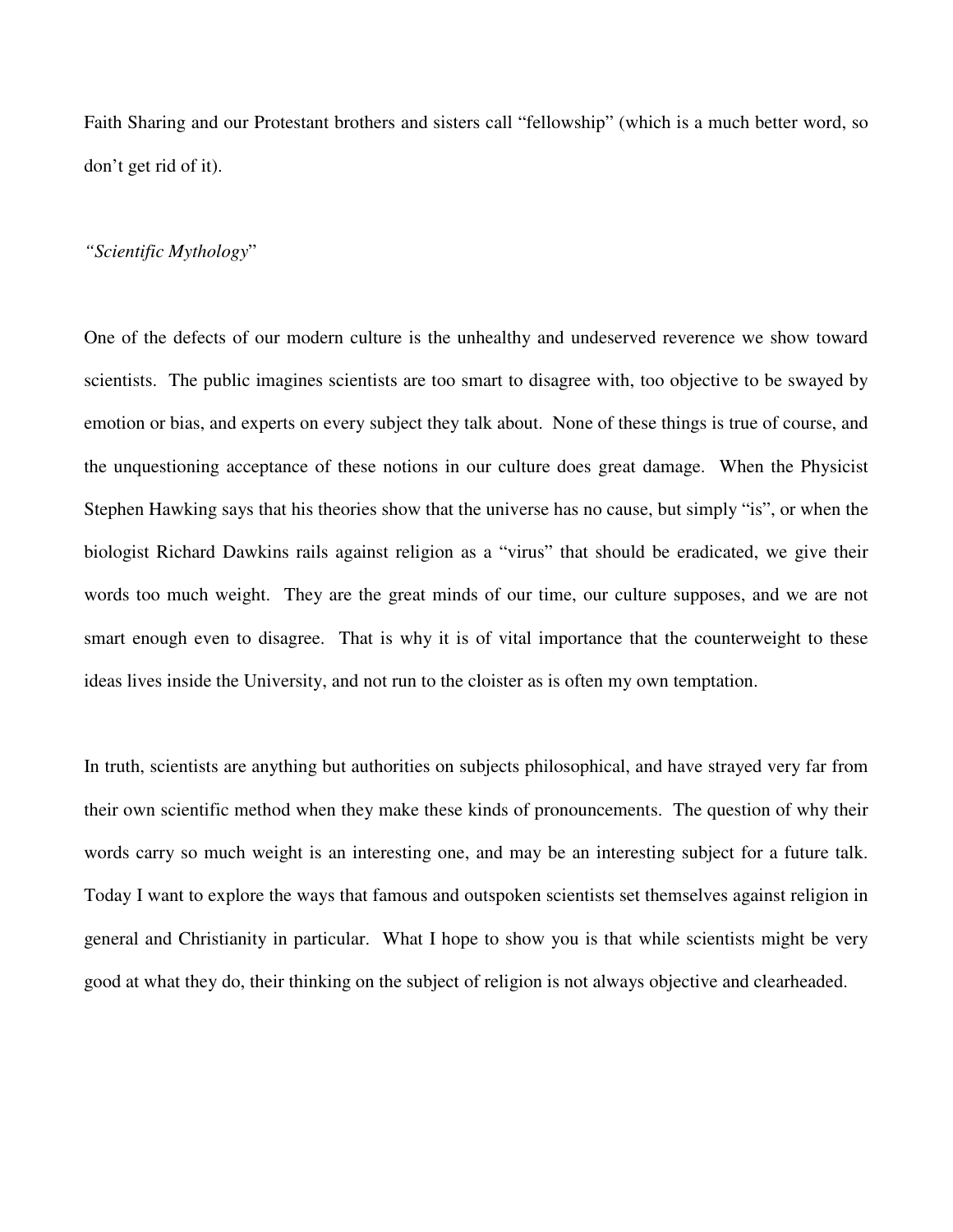To begin, I need to introduce a topic that sounds like an oxymoron itself: (and that is) "Scientific Mythology". The great majority of agnostic or atheist scientists, while criticizing Christians for their "superstitions", arrange their own world view around a kind of mythology, with scientists themselves as the mythic heroes. The enemy (or more romantically, the "dragon") of their mythology, is anything that stands in the way of "free inquiry" or "the advancement of knowledge". In other words their enemy is "dogma", and they will have none of it.

These same scientists do not see that holding "the advancement of knowledge" or "free inquiry" as the supreme good is itself a kind of dogma. And this should help us realize that scientists are not always impeccable in their logic.

Anyway, the typical story in scientific mythology has as its hero an individual with a new idea, and the story works best if the idea can be described as "heretical", which is an adjective scientists use to confer honor. In the course of the story, the hero encounters a "dogmatic" villain, preferably an immensely powerful one, and is often vanquished in body and spirit, but never in mind, and at the climax of the story he may mutter under his breath, "it moves nonetheless" or some other phrase to tell us that he has not given up his idea. The punch-line is always the same: today we know the "heretical" idea is correct, and we can scoff at the dogmatic villain who was powerful but wrong and we can honor the freethinking hero who was weak but right.

Many scientists are deeply wedded to this kind of mythology, so much that it warps their view of history, compromises their honesty, and adversely affects their scientific work. These are serious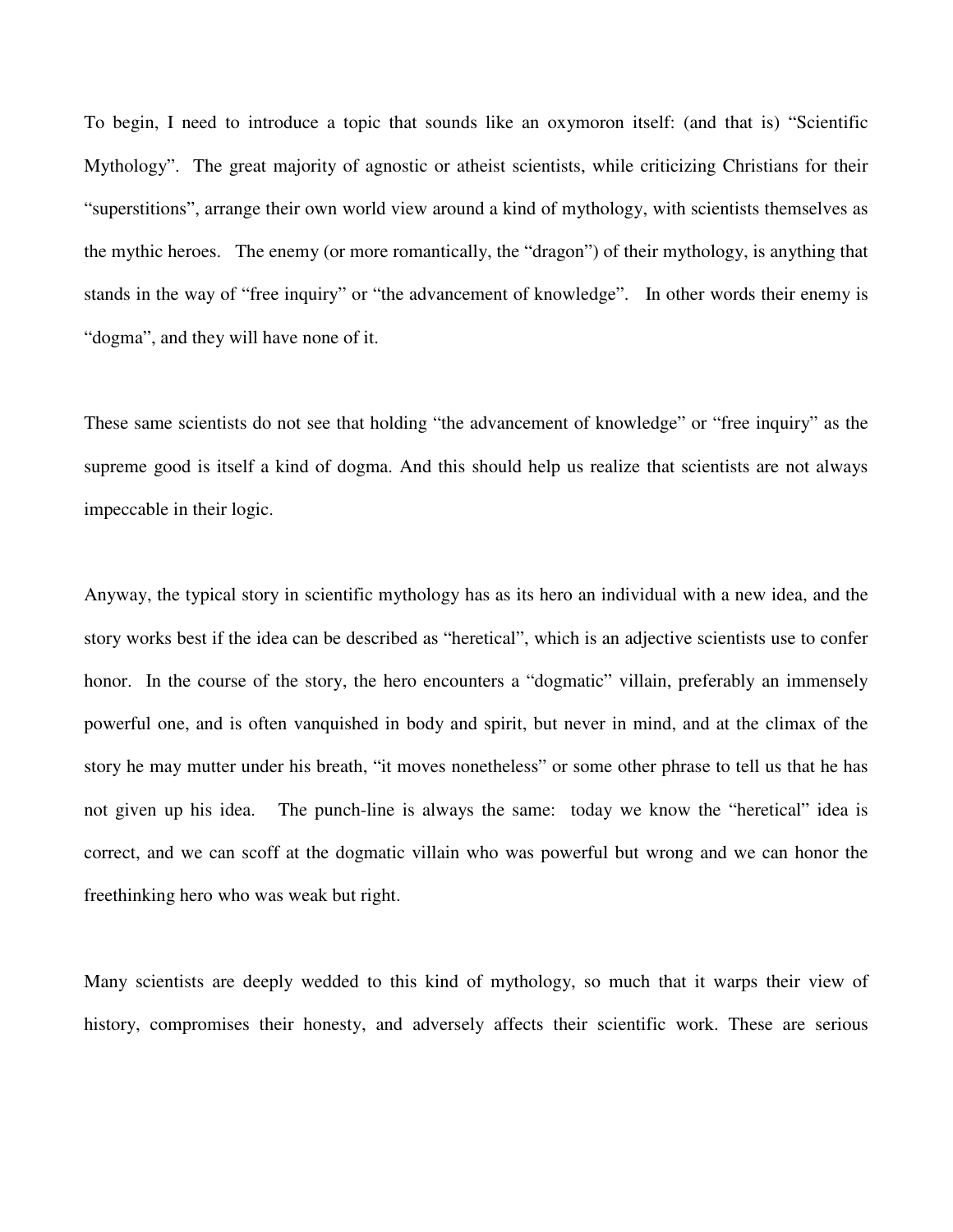charges I am making, the most serious ones you can level against a scientist, but I base them on close experience. Let me tell a story that will show I am not exaggerating.

When I was a graduate student at the University of Texas, most of the professors there taught a scientific myth about the Crab Nebula and the Supernova of 1054. The Crab Nebula is a wispy cloud of gas and dust visible in the northern skies. Astronomers believe it is the remnant of an exploding star called a supernova. Based on the distance to the nebula, and the rate that material in the nebula is expanding outward, we can calculate the year the supernova would have appeared in the sky and how bright it would have been. As it happens, in that year, Chinese and Japanese astronomers recorded the presence of a new star, bright enough to be seen even in the day, which is what we expect. However, there is no record that the event was seen in Europe.

From this absence of recorded evidence grew the myth taught by many of the UT astronomy faculty, (which I have now traced back at least as far as the Feynman Lectures on Physics). The supernova of 1054, they taught, was not reported in Europe because the Europeans were in the grip of the Dark Ages, and the powerful and dogmatic Catholic Church enforced Aristotle's view that the stars were unchanging. This Church was so effective at suppressing the observations that none survived in all of Europe.

Now this myth has the basic elements of a scientific myth magnified many times. The supposedly heretical idea, that a new star could appear, was accessible to anyone who had eyes to see. The dogmatic villain was so powerful, that it could convince the poor ignorant masses of a whole continent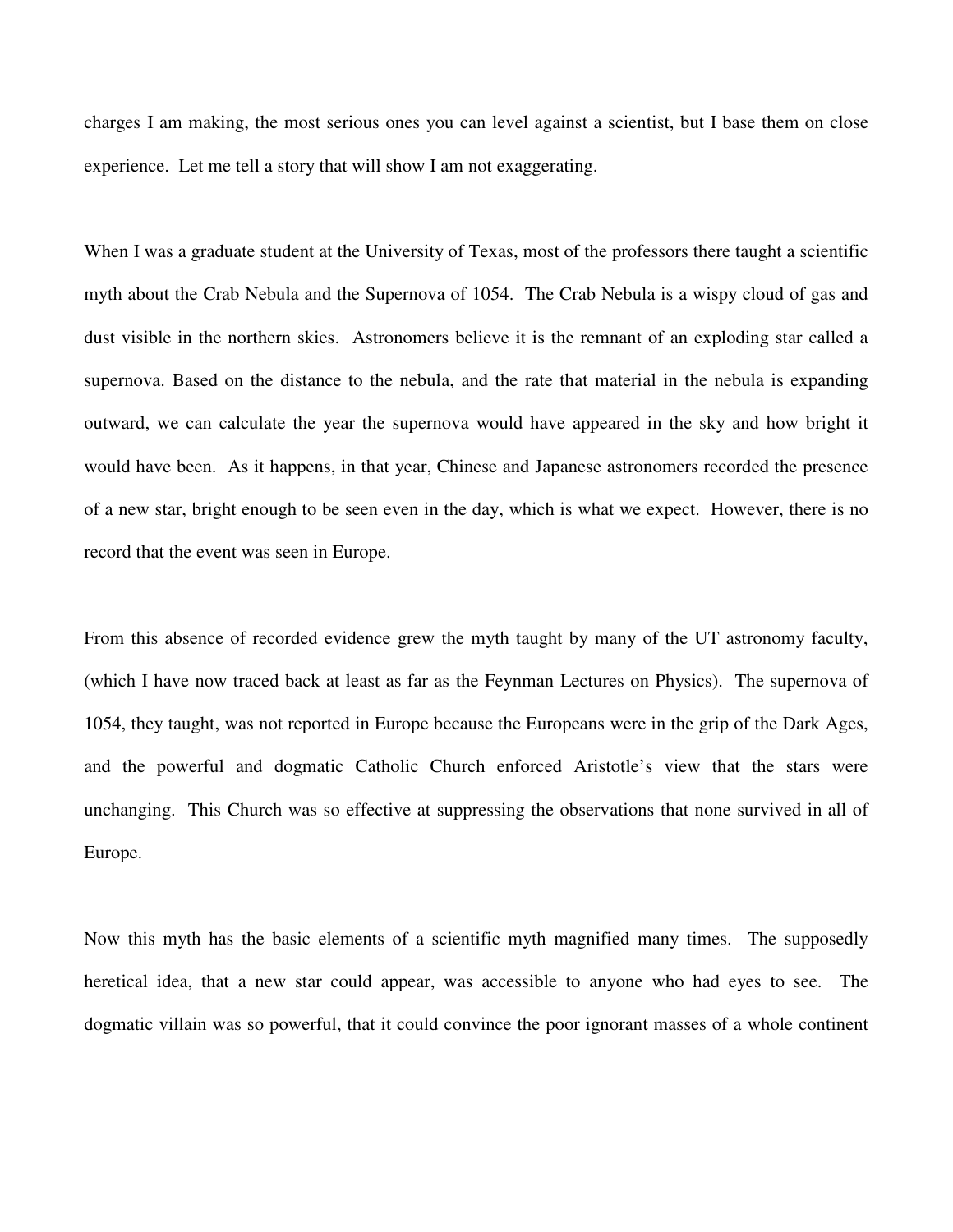that they could not believe what they saw with their eyes. A dark age indeed! Thank Newton we live in better times!

There's just one problem with the story, it's completely ridiculous. Anyone who can read the Gospels will have the first clue as to what's wrong:

""Where is the newborn king of the Jews? We observed his star at it's rising and have come to pay him homage."

It is difficult to reconcile the Christmas star with a dogmatic position that the heavens are unchangeable. Or are we supposed to believe that Aristotle held a position higher even than the Gospels?

Well, it really doesn't matter, because the troubles don't end there. Anyone who knows Western History, that increasingly esoteric and unpopular subject, will see a bigger problem. The ideas of Aristotle were nearly completely unknown in Latin Europe in 1054. Not until the  $13<sup>th</sup>$  century did St. Thomas Aquinas and the other scholastics attempt to adapt Aristotelian thought to the foundations of Christian Theology, and this was greeted with suspicion at first.

To continue the story, near the end of my graduate studies at UT, I spent a lot of time working in the library, and I came across a book, I believe it was called "The Historical Supernovae", and read an account of the supernova of 1006. This one was brighter than the supernova of 1054, though a little further south, and it was also reported in China and Japan, and in the records of a European monastery. At this point, I had had enough.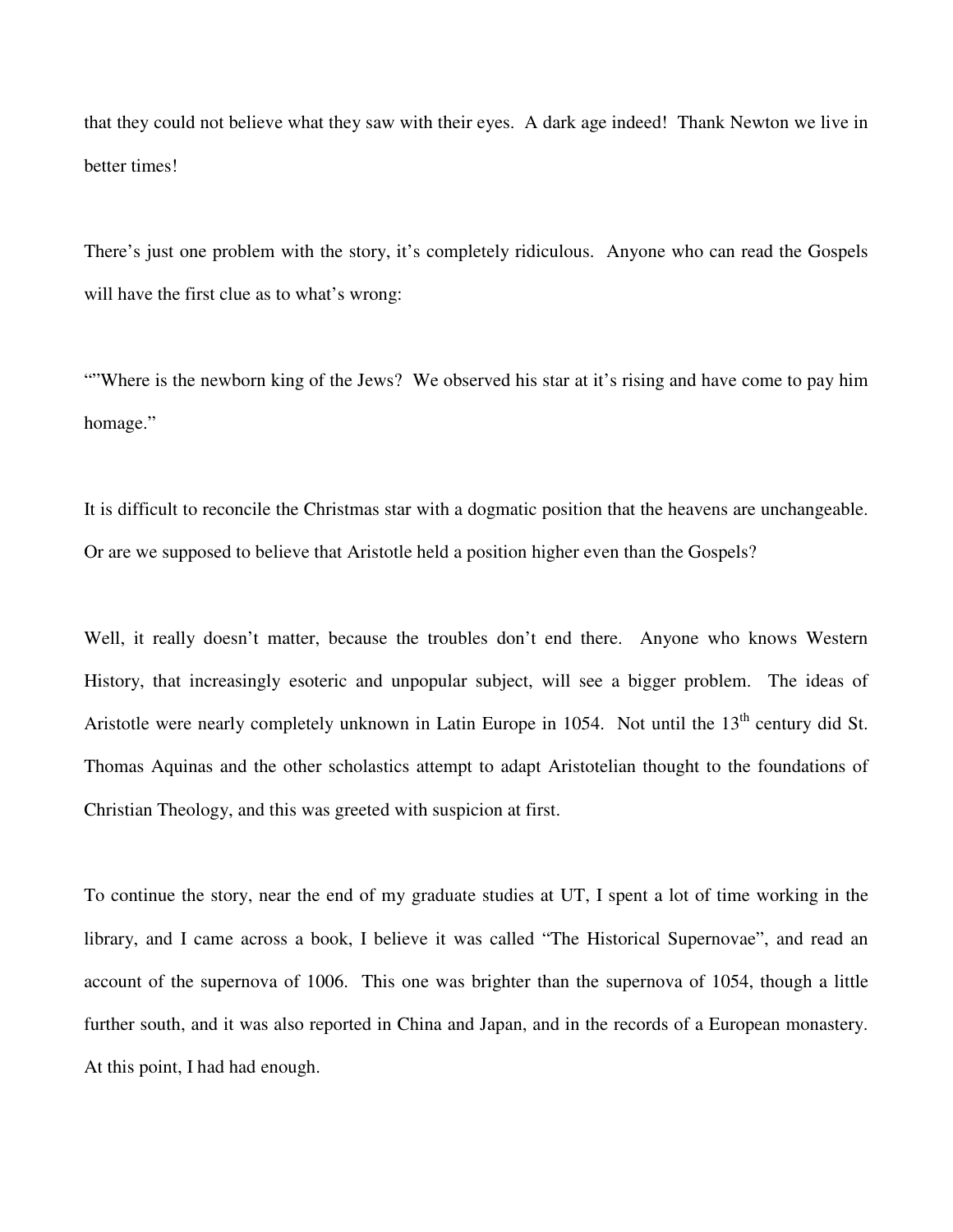I copied the page from the book and brought it to one of our weekly group lunches. At the end of the meeting, I showed this to my thesis advisor, whom I had heard teach the "mythological" version. He was a man whose scientific integrity I respected. I told him that he and many of the professors were teaching an error in the introductory astronomy classes. I explained exactly what I have explained to you, ending with an emphatic flourish:

"and so, unless you have a convincing theory that some radical dogmatic change occurred in the 48 year span between 1006 and 1054, then you should probably change what you teach about the supernova of 1054."

What do you suppose he said?

He answered with a single line:

"I'm still going to teach it the way I always have."

His myth was more important to him than the truth.

And he's not the only one. I have found lots of interesting references to the myth of the Supernova of 1054. The most interesting is from a 1998 issue of Natural History magazine and was written by the director of the Hayden Planetarium (this is Neil deGrasse Tyson), in an article, ironically enough, about the importance of checking the evidence before you believe something. I quote: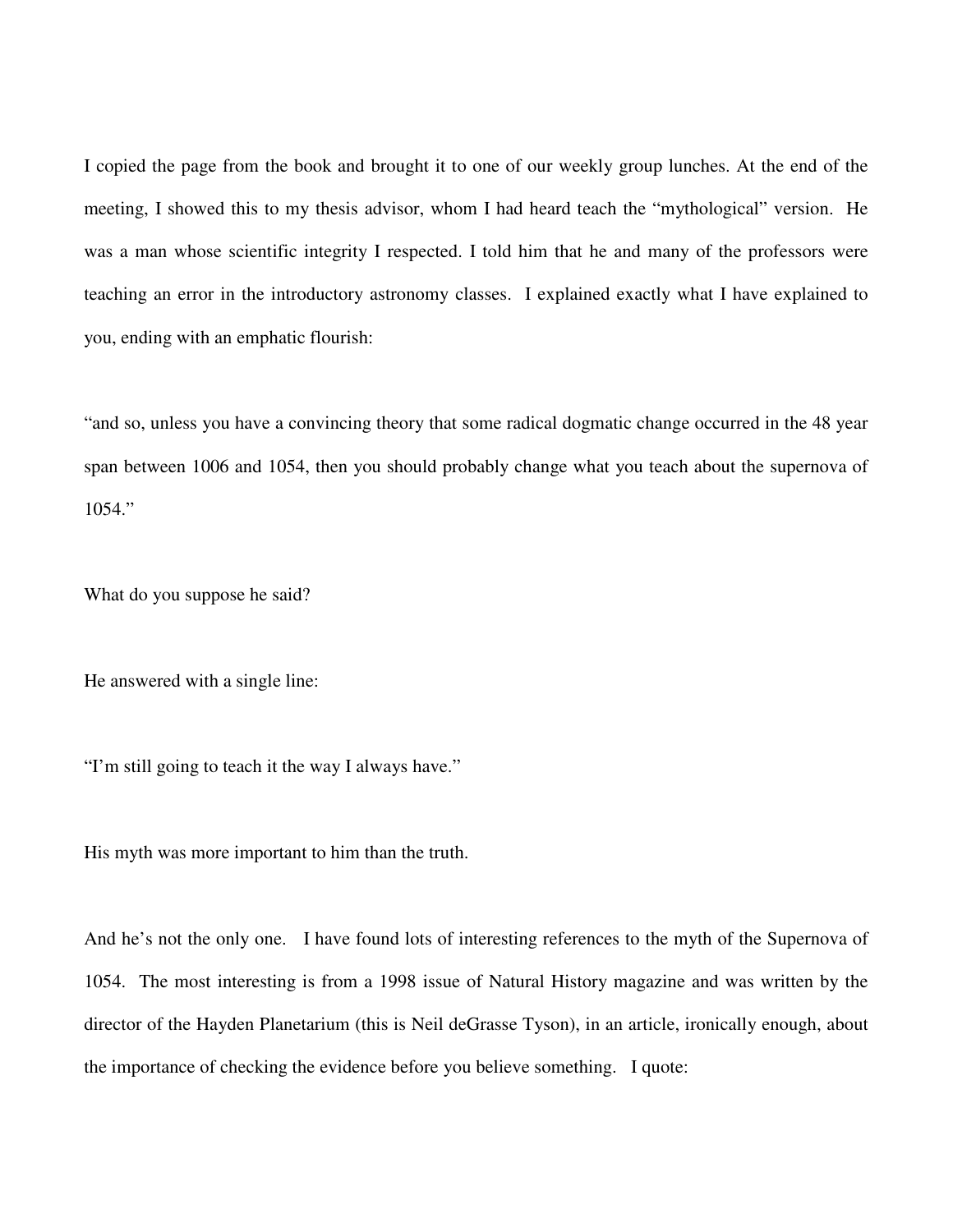In scientific investigations of the natural world, the only thing worse than a blind believer is a seeing denier. In A.D. 1054, a star in the constellation Taurus abruptly increased in brightness by a factor of one million. Chinese astronomers wrote about it. Middle Eastern astronomers wrote about it. Native Americans in what is now the southwestern United States made rock engravings of it. The star became bright enough to be seen in the daytime sky for weeks, and it continued to be visible in the night sky for months. Yet we have no record of anybody in all of Europe documenting the event.

His explanation, quoting again:

(But) Aristotle had said the stars don't change. The Church, with its unmatched authority, promulgated the idea. People accepted it, believed it: a collective delusion that was stronger than their own powers of observation.

Later in the same article, referring to some of the commonly held misconceptions about astronomy, the author laments:

One would think that in our modern and enlightened culture, people would be immune to believing falsehoods that are easily testable. But we are not.

What can I say except, one would think, indeed.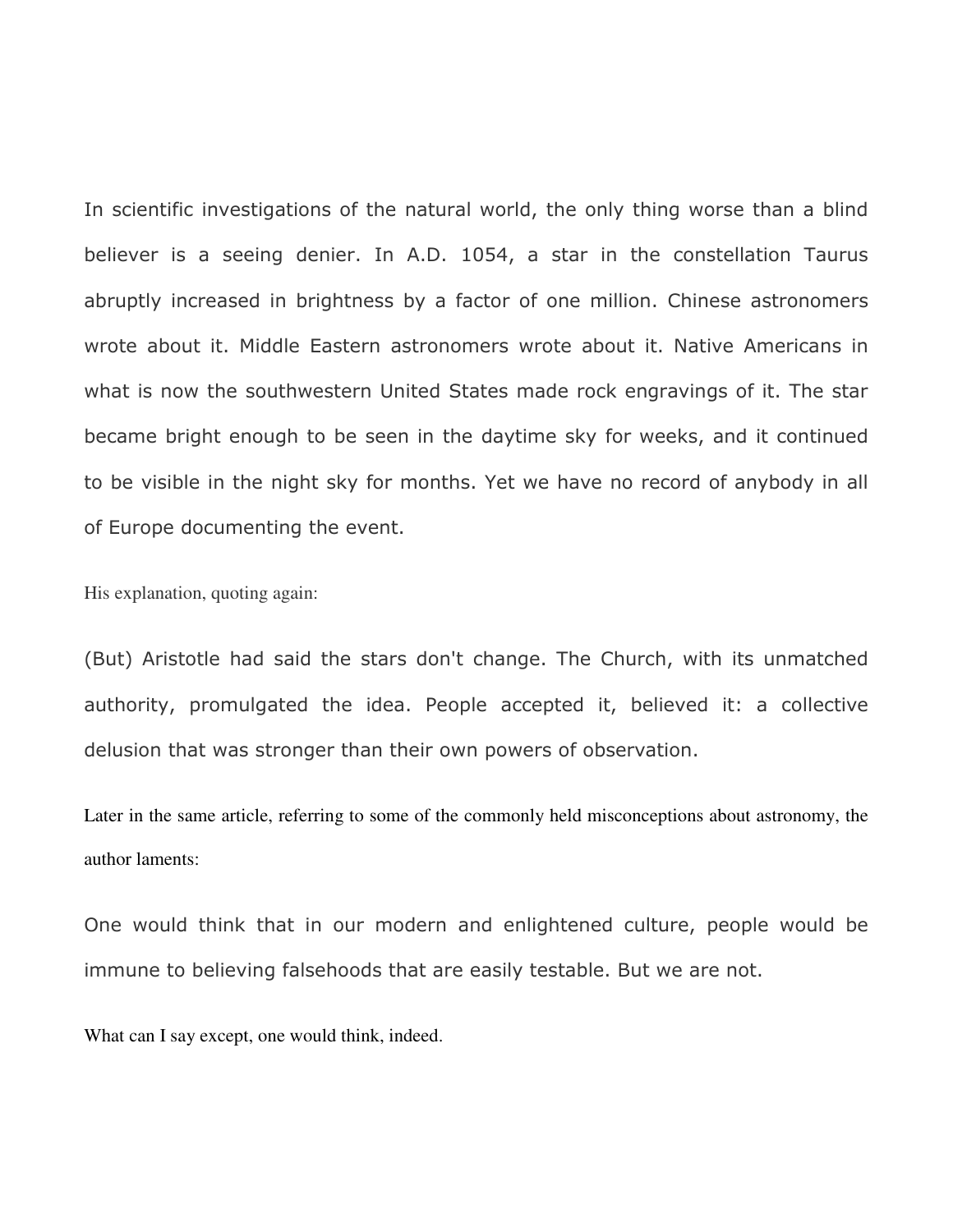Now you get one guess where this astronomer conducted his graduate studies….The University of Texas (I know this because I went to school with him). Thus the erroneous Scientific Mythology is now passed on to the next generation, except that the size of the forum is quite a lot larger.

In a final irony on this topic, I found a 1999 article that claims to have found evidence that the supernova \*was\* reported in European records. But even then the article cannot let go of the mythological version so easily. It ends by noting that Europeans never reported seeing the supernova in the morning, as the Asians did, and then speculates that the Roman church may have supressed only the morning observations.

Right, or maybe they just slept later in Europe …

There are other examples of Scientific Mythology I could cite. The case of Galileo for instance, which involves real abuse of authority and real injustice, though not as clear cut as in the mythological version. As an example of how distorted the story of Galileo has become, consider the following item that many historians and scientists forget to mention: the evidence Galileo presented for the motion of the Earth in his "*Dialogue Concerning the Two Chief World Systems"* had to do with ocean tides, and is completely and utterly wrong. Not his conclusion mind you, the Earth does move, but the evidence he presented for his conclusion. So his critics in the Church were right to insist on better proof before taking his advice about re-interpereting scripture in light of his heliocentric theory.

But I don't want to spend any more time on "Scientific Mythology", because though it is an unfair distortion of history, it is often innocent and rather juvenile. Sometimes, though, it is coupled with a more serious pathology, which is the idea that science and Christianity are in fundamental opposition.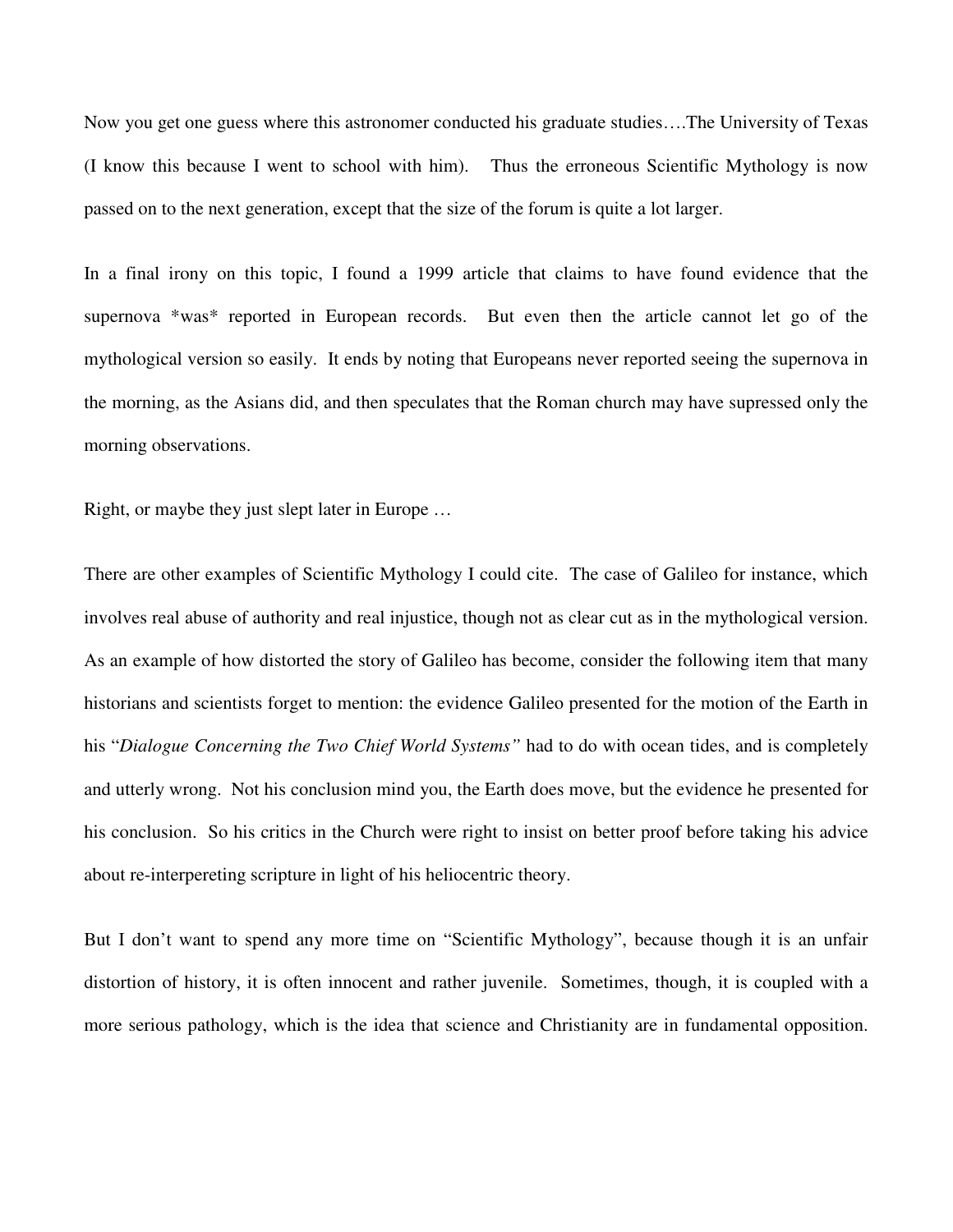This usually takes the form of a "Scientific Triumphalism", in which science completely displaces theology, philosophy and everything else as the tool for understanding our existence.

#### *Scientific Triumphalism:*

Scientific Triumphalism is very dangerous both to science and to Christianity, and so full of subtle errors that I'm sure I haven't worked them out fully. So let me again proceed with examples. The first one I will borrow from Stephen Hawking, Lucasian Chair of Mathematics at Cambridge University. This is the chair that Newton held, so Hawking follows illustrious company. (One of the more interesting written comments I received on my course evaluation forms was from a student who said "You should write a book or something, you are more articulate than Stephen Hawking." Of course Stephen Hawking can't speak at all, he uses a machine voice, so this is a rather backhanded compliment.)

In a 2002 article from his  $60<sup>th</sup>$  birthday symposium, he describes the situation in theoretical cosmology at the beginning of his career:

(Stephen Hawking in http://plus.maths.org/issue18/features/hawking/)

The big question in cosmology in the early 60's was, did the universe have a beginning? Many scientists were instinctively opposed to the idea, because they felt that a point of creation would be a place where science broke down. One would have to appeal to religion and the hand of God, to determine how the universe would start off.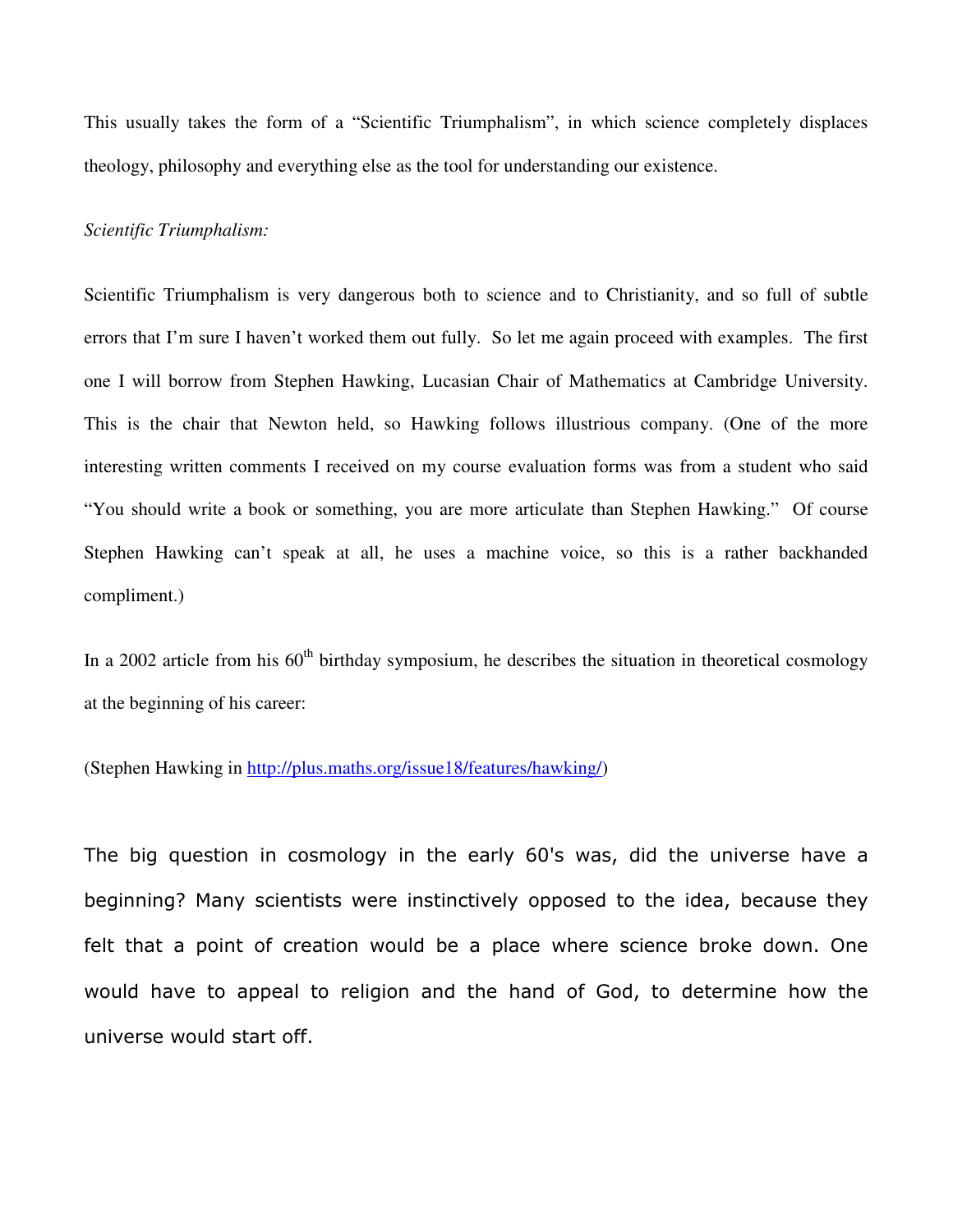Though his honesty is admirable, the situation he describes is a serious problem for science. Rather than weigh all possible alternatives equally, many scientists opposed *a priori* any theory that suggested the universe might have a beginning, because that would suggest creation.

This widespread bias that the universe has no beginning or end grew out of the materialist philosophies of the 19<sup>th</sup> century, and by 1917 it held such sway that Einstein himself was afflicted with it. When Einstein refined Newton's theory of gravity, and used it to construct the gravitational equation governing the universe, he found that there was no static solution, that is, the equations suggested that a universe dominated by gravity would either expand or contract. This idea was so philosophically repugnant (his word) to him that he added a constant, a fudge factor if you like, to the equations to balance them out. In effect he forced the equations to describe an eternal Universe. He later called this "cosmological constant" his "biggest blunder". The consequence of his blunder was that he failed to predict the universal expansion that Hubble would measure in 1929.

As it happened, there was a less dogmatic hero in this story, who accepted that the equations meant the universe must be expanding. Does anyone know who he was?

His story falls so far outside the standard Scientific Mythology that you seldom hear it. He is the Belgian Catholic priest Georges Lemaitre. He used Einstein's Equations to construct the theory that later became known as the Big Bang, and to predict the expansion of the universe 2 years before Edwin Hubble measured it. Here's what he had to say about science and religion in his life...

("There were two ways of arriving at the truth. I decided to follow them both…" )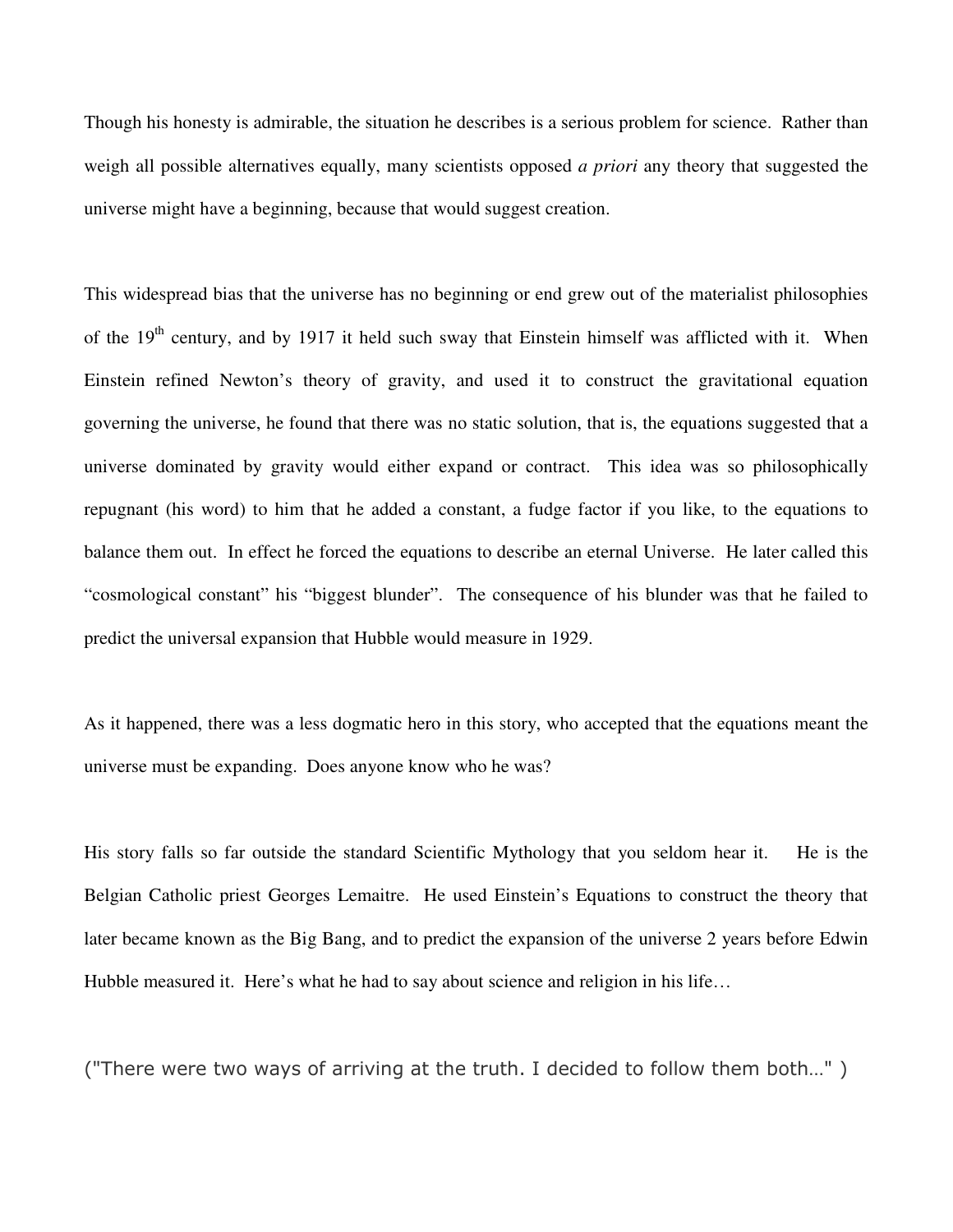"Nothing in my working life, nothing I ever learned in my studies of either science or religion has ever caused me to change that opinion. I have no conflict to reconcile. Science has not shaken my faith in religion and religion has never caused me to question the conclusions I reached by scientific methods."

To continue Lemaitre's story, the initial response to his theory of an expanding universe with a finite age was derision. Fred Hoyle, another Cambridge astronomer, and an atheist, applied the name "Big Bang" to the theory as mockery. Hoyle hated the idea of a Universe with a beginning, and even after Edwin Hubble's discovery of the expansion of the universe, Hoyle did not believe the question was settled, but proposed that along with the expansion, new matter appeared to fill the void, so the Universe could still be eternal. He was happier with the spontaneous unobserved generation of new matter than he was with a beginning to the universe.

Fortunately, one of the great qualities of scientific inquiry, and the thing I love about it, is that it relies upon observations of the universe itself to correct any bias in the theorists might have, and that is what happened in the case of the "Big Bang" theory. In 1965, when radiation from the "primordial fireball" of Lemaitre's theory was observed by Bell Labs engineers Arno Penzias and Robert Wilson, even the diehard skeptics were convinced, and now the Big Bang is the standard model astronomers use to think about the universe. And almost all of them agree it had some kind of beginning very different from the conditions we see now.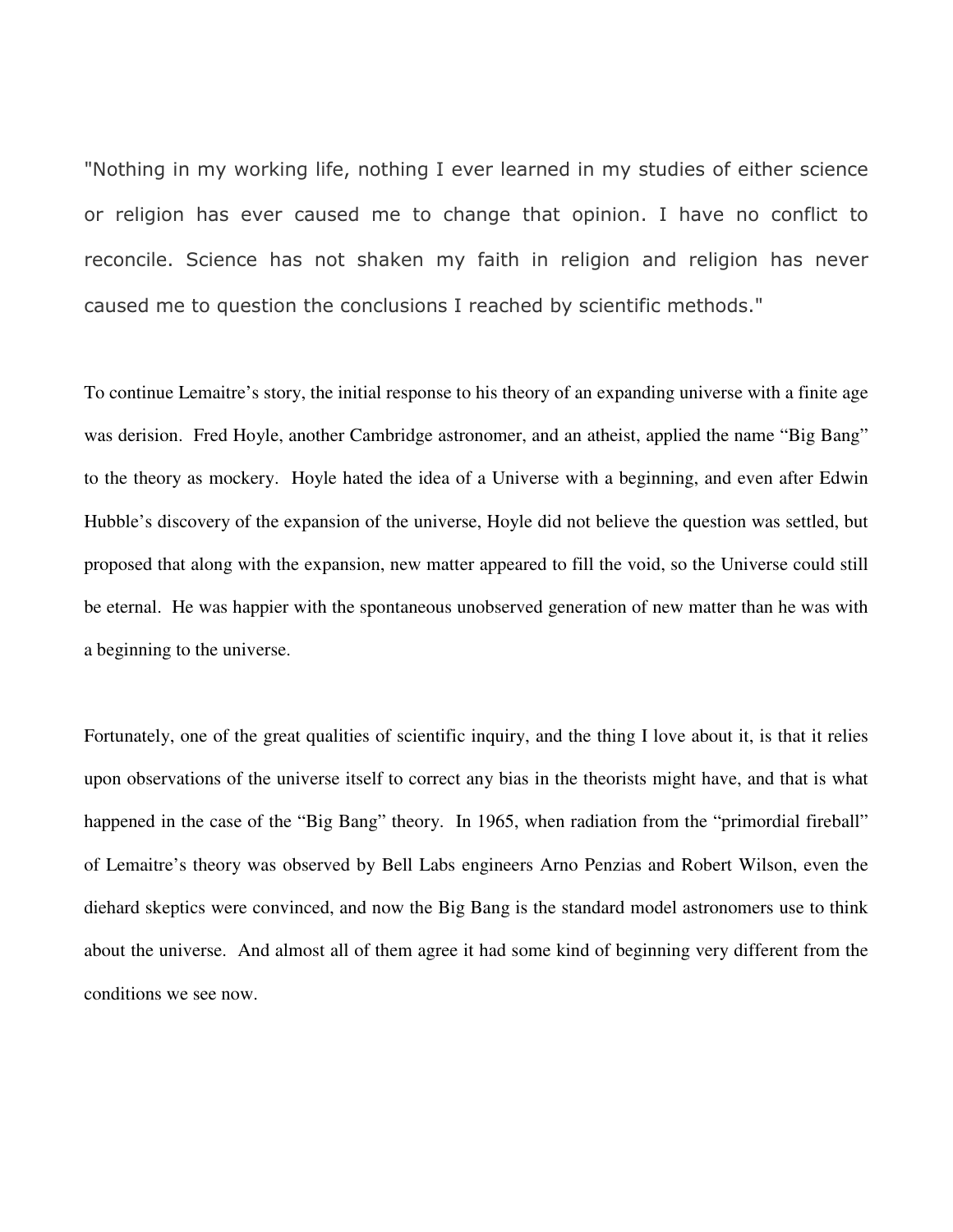More recently, in only the past 5 years, the question of the future of the Universe has apparently also been addressed observationally. Measurements show that the rate of expansion of the universe is increasing, meaning that if this continues it will expand and cool forever, eventually unable to sustain any kind of life.

In other words, the Universe, like each of our lives, is a one shot deal.

This has precipitated another kind of philosophical crisis within the Scientific Triumphalist school. It appears to physicists now that the behavior of all matter and energy can be described using handful of principles and a few fundamental constants, like ratio of the size of the electric force to the size of the gravitational force. Martin Rees, yet another Cambridge astronomer, places the number of fundamental constants at only six, and has written a book called "Just Six Numbers". The exact values of these numbers we know only from measurements, and their values appear to be arbitrary, by which I mean we have found no fundamental reason for them to have the values they do.

With so few fundamental numbers, and no reason to leave them alone, Martin Rees and others have indulged the perennial temptation of the theorist, which is to speculate. "What would happen", they wonder, "if one or more of the numbers were slightly different? The answer, apparently, is that even small changes would make it impossible for us to exist, and unlikely that any kind of intelligent life could inhabit the universe. That is, the numbers have to be very finely tuned to allow the interactions we rely upon for our existence. Fred Hoyle found this fine tuning to be the greatest challenge to his faith in atheism. He said it appeared to him that as though some super-intellect had monkeyed with physics, and with chemistry too.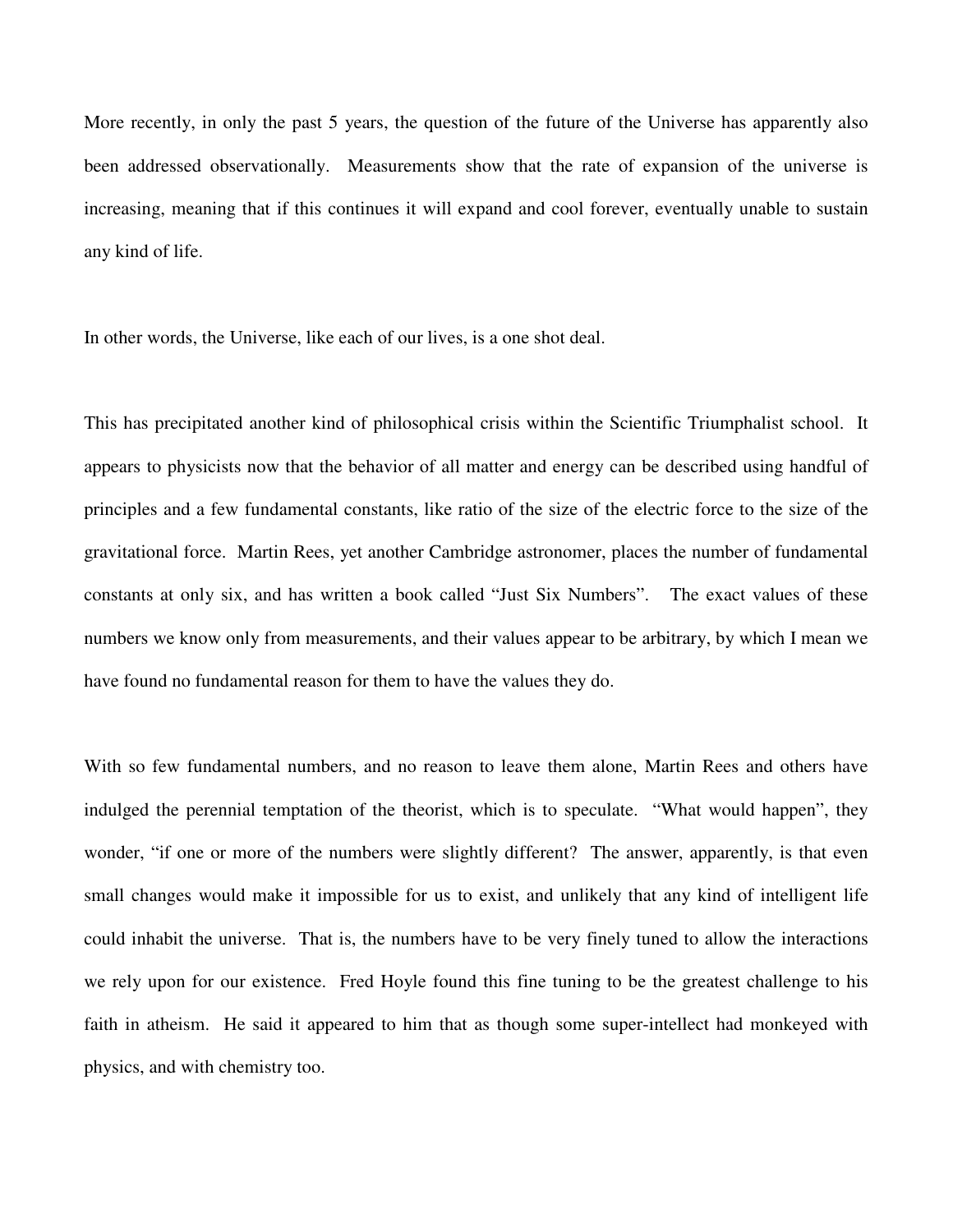The fine tuning problem is especially difficult for atheists if the Universe is a one shot deal, so, predictably, a common response to this observation has been to theorize that there must be many "universes". I am going to resist the temptation to criticize the one true oxymoron of this talk, these "multiple universes", and just say that cosmologists have concocted an idea they call the "multi-verse". They describe it as a kind of cosmic foam in which an infinitude of universes spontaneously appear, with random values of the fundamental constants. If any of these universes has just the right mix, then life will appear in those universes only, and speculate about its existence. So naturally, its not simply expected but demanded that we live in one of those universes that accidentally allows us to exist… So my body is an amalgam of atoms and molecules accidentally arranged into an astronomer, and my soul is an accidental biological epiphenomenon.

Some of you probably suspect me of making this up, but I'm not. Just go get Martin Rees's book.

Among the problems with the multi-verse theory is that it cannot be observationally tested, because all of these other imagined universes are, by definition, completely disconnected from ours and forever unobservable. This is a scientifically untenable situation… a theory that cannot be tested, even in principle, by observations. The adherents of the theory know this, but it is the last place to run from God, and so you will find huddled around this dim fire a crowd of astrophysicists who dogmatically insist that science is the only valid method for understanding our existence.

One last item and I will move on. Evolution. (You knew it was coming, didn't you.)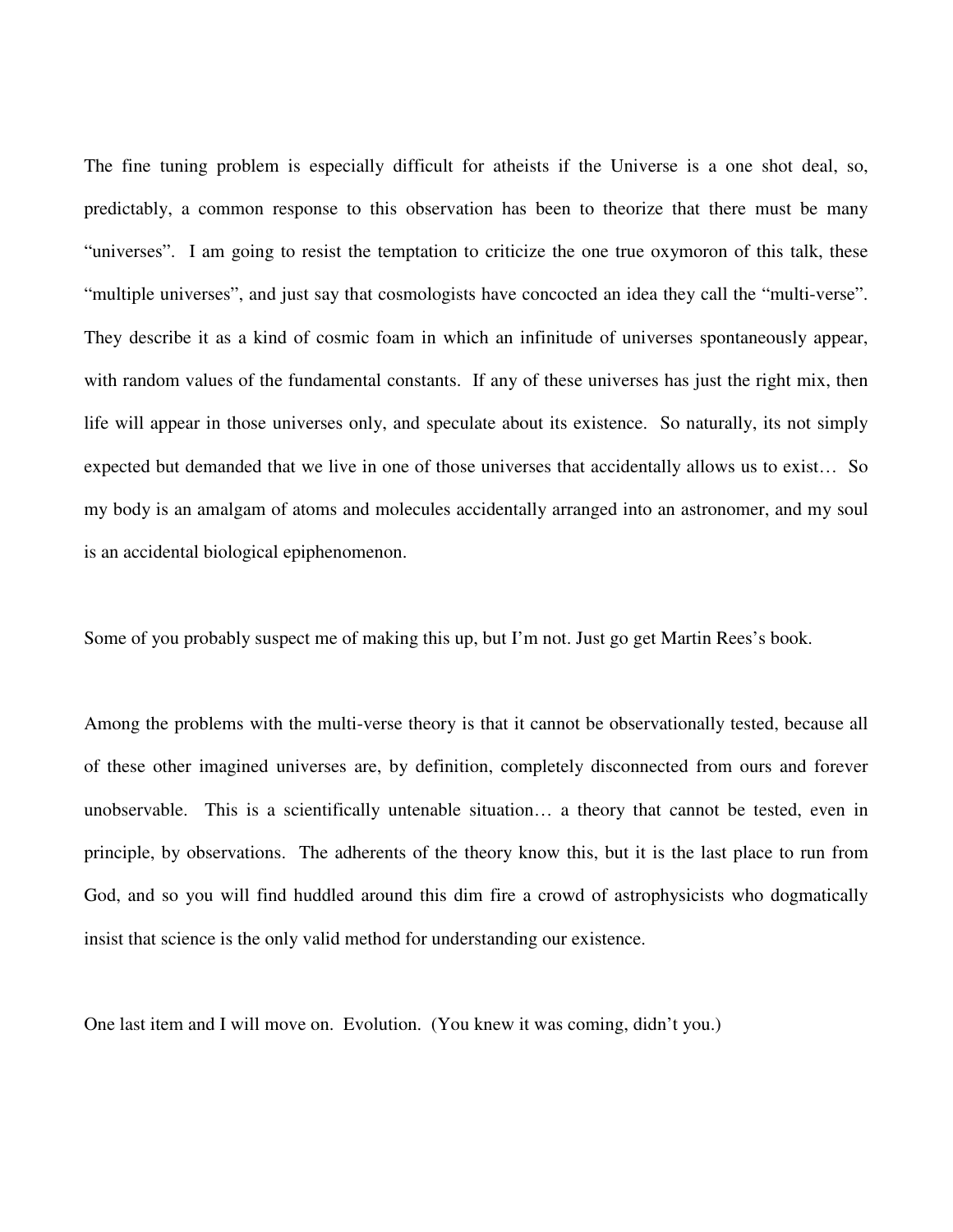(It's Charles Darwin's Birthday today, by the way, he would be 196, or 588 in monkey years.)

Evolution by natural selection is an elegant, though incomplete theory, and a theory I enjoy thinking about very much. As a scientific theory, it is no more problematic for religion than the study of fetal development. If I tell my children in one moment that they were made by God, and in the next I explain how they grew in their mother's womb from a single cell through a set of magnificently orchestrated chemical reactions, I do not commit any theological or scientific error.

Ladies and Gentlemen, no laws of physics were broken in the creation of this human being you see here before you. This strikes me as an economical way to create. As the great Jesuit theologian Francisco Suarez put it:

"God does not interfere directly with the natural order, where secondary causes suffice to produce the intended effect"

Of course fetal development is not only economical, it is also marvelous, wonderful, and, if you have ever tried to build anything remotely complicated, awe-inspiring.

Before applying the same logic to evolution, it is important to be clear about the meaning of the word. To evolve in the literal sense of the word is to "unfold". If the unfolding of the first man and woman was through natural selection acting on the well-regulated natural interactions of matter, then what is there in that to threaten our faith? Since I tread on dangerous theological ground here, and am no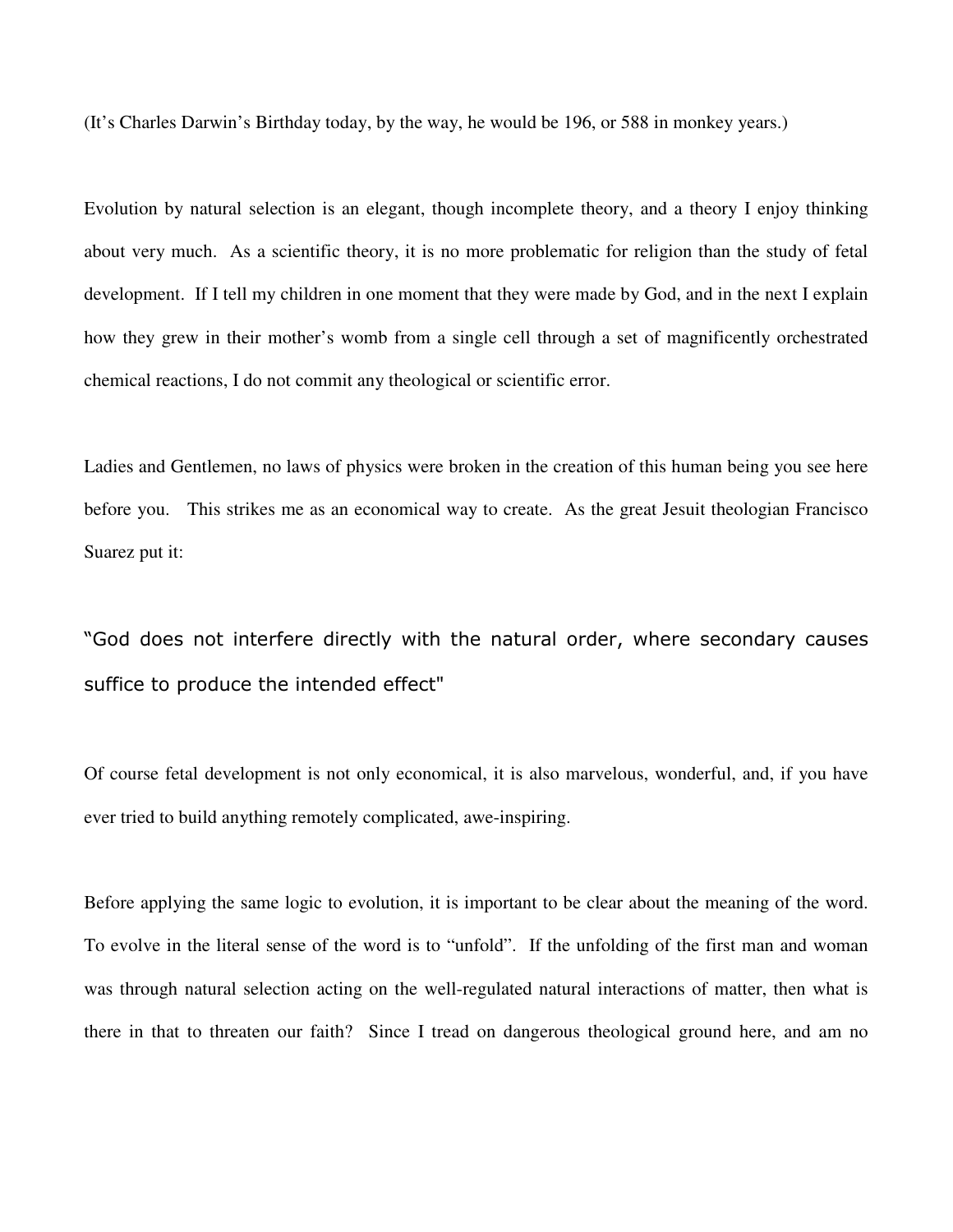theologian, allow me to invoke a theologian who understood these ideas very well. Not just a theologian, but as the Medieval scholastics would say "The Theologian", St. Augustine himself.

(By the way, our youngest son is Samuel Augustine, and I think his mother is going to have to pray like St. Monica to keep him out of mischief)

Writing in his work "On the Literal Interpretation of Genesis" in the fourth century he says:

"But from the beginning of the ages, when day was made, the world is said to have been formed, and in its elements at the same time there were laid away the creatures that would later spring forth with the passage of time, plants and animals, each according to its kind. . . . In all these things, beings already created received at their own proper time their manner of being and acting, which developed into visible forms and natures from the hidden and invisible reasons which are latent in creation as causes. . ."

That is about as good an anticipation of Darwin as one could imagine. So why then is evolution so controversial and problematic, and why do so many Catholics feel a pit in their stomachs when eminent biologists teach and defend the theory? Probably because these biologists are like the astronomers I have been describing. Many of them are not so interested in teaching us about evolution as they are in telling us what it means…their materialism-inspired, triumphalist version of what it means. Which usually translates into "God is dead at last."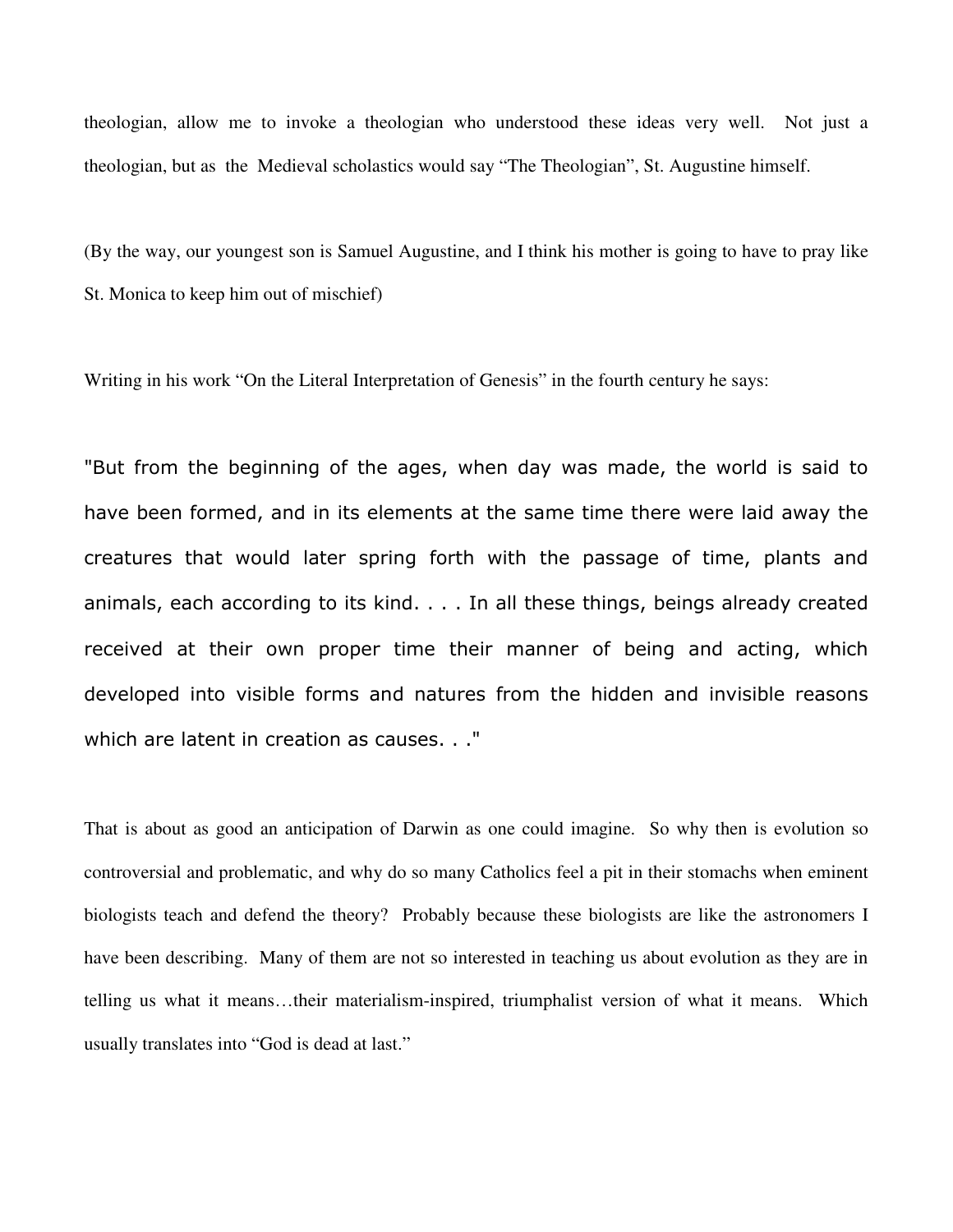For example, Jacques Monod, molecular biologist and 1965 Nobel Laureate in Medicine, argues in his book "Chance and Necessity" that because we arise from a process involving chance events, we cannot be the result of any foresight, nor can we be the fulfillment of any purpose, divine or otherwise. "Destiny", he writes, "is written concurrently with the event, not prior to it." Richard Dawkins, the most effective popularizer of Evolutionary theory, is more blunt: "All appearances to the contrary, the only watchmaker in nature is the blind forces of physics… Natural selection has no purpose in mind, it has no mind and no mind's eye. It has no vision, no foresight, no sight at all." Along with their presentation of evolutionary theory, both of these atheists present, as a logical conclusion of the theory, that we cannot be the result of any design.

My first response to this is that it is a logical fallacy. The presence of randomness in a process might just as much be evidence for design as against. In recent years, a whole new field of computational physics has emerged that relies upon the same principles we find in evolutionary theory. In this new field programmers construct "genetic algorithms", which breed and randomly mutate solutions to complex equations, and then they use these algorithms to explore the properties of physical systems. It turns out that they are the most efficient way to explore solutions to some complicated problems, and yet they rely on randomness and selection based on fitness. If we came upon a computer running one of these algorithms, we would not be able to discern its purpose simply by observing it in operation, but we would err if we supposed from its use of random mutation that it had no purpose or design.

For the more poetic, a different analogy: just as dust sprinkled randomly on a surface can reveal the prints left by a hand, so could the random exploration of physical forms reveal latent creatures laid down by God's design. So it's just possible that when Sir Martin Rees's six numbers were set down, our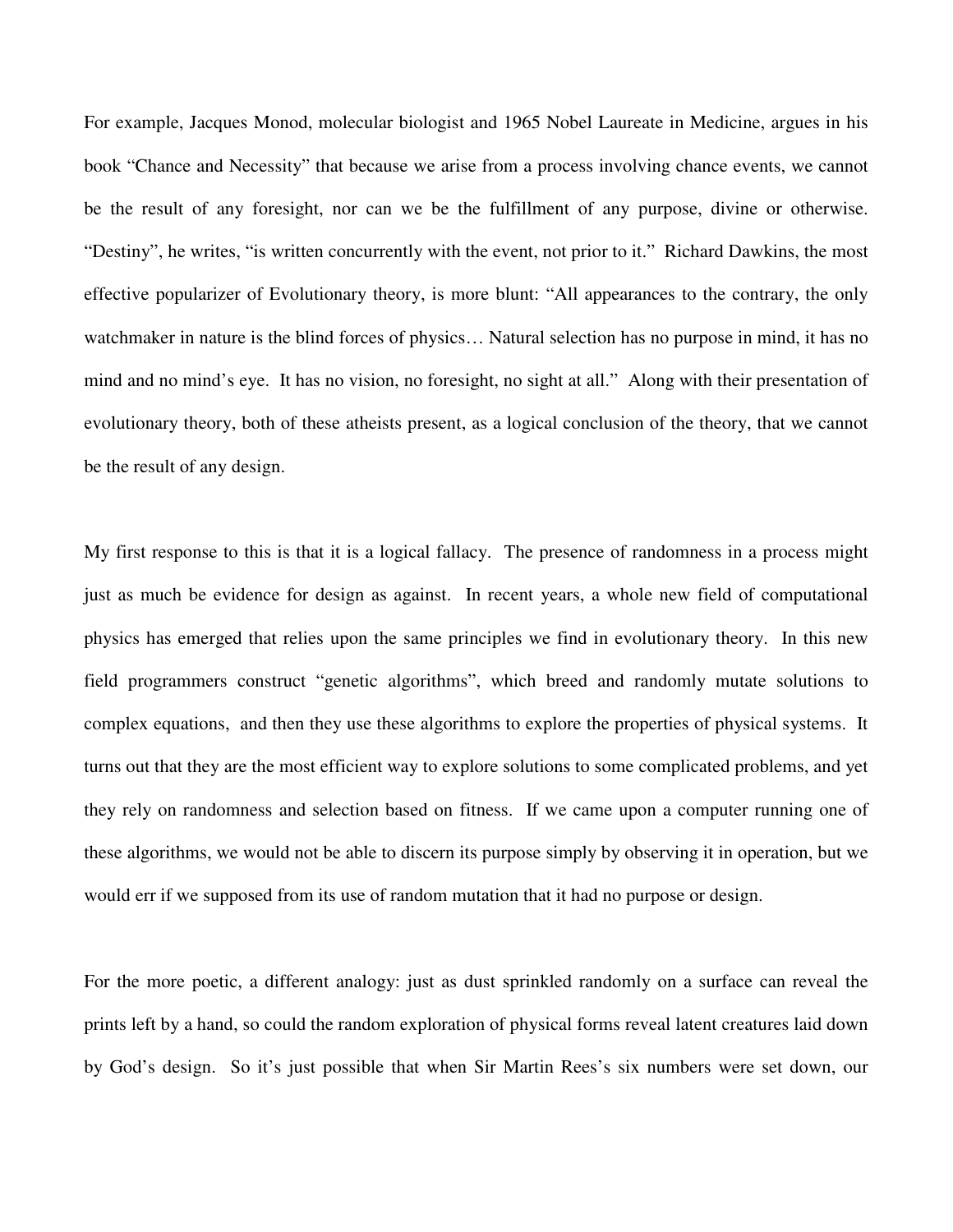design was complete. I don't pretend to be proving that this is true, only showing that the randomness and selection by fitness intrinsic to evolutionary theory is not *prima facie* evidence against God, no matter what eminent biologists may say.

Finally, I point out, that in the interval of history between Isaac Newton and Werner Heisenberg, materialists told us God was dead because the laws of physics were deterministic. Once the initial conditions were fixed, the universe played out without the chance for free will. At best we could have Deism, where God winds things up and then sits back to watch. But it wouldn't be a very interesting show since the end was fixed at the beginning.

Now we know better, we know that all interactions in nature are pervaded with intrinsic randomness, including the interactions of beings like us. And what do the scientists tell us this means? That God is, well, … dead.

I'm trying to take this seriously, really I am, but (like any other accidental biological epiphenomenon), I have my limits. So let's leave the subject of scientists and their curious dogmas and move on to some personal reflection on science and Western culture.

#### **"Compassion for the Weak is not a principle of Science"**

Science as we know and practice it is a product of a Western Christian culture. In the service of that culture, it has done great good. But in an increasingly secularized West, science as a methodology for solving problems is in regular danger of pulling loose from its Christian moorings.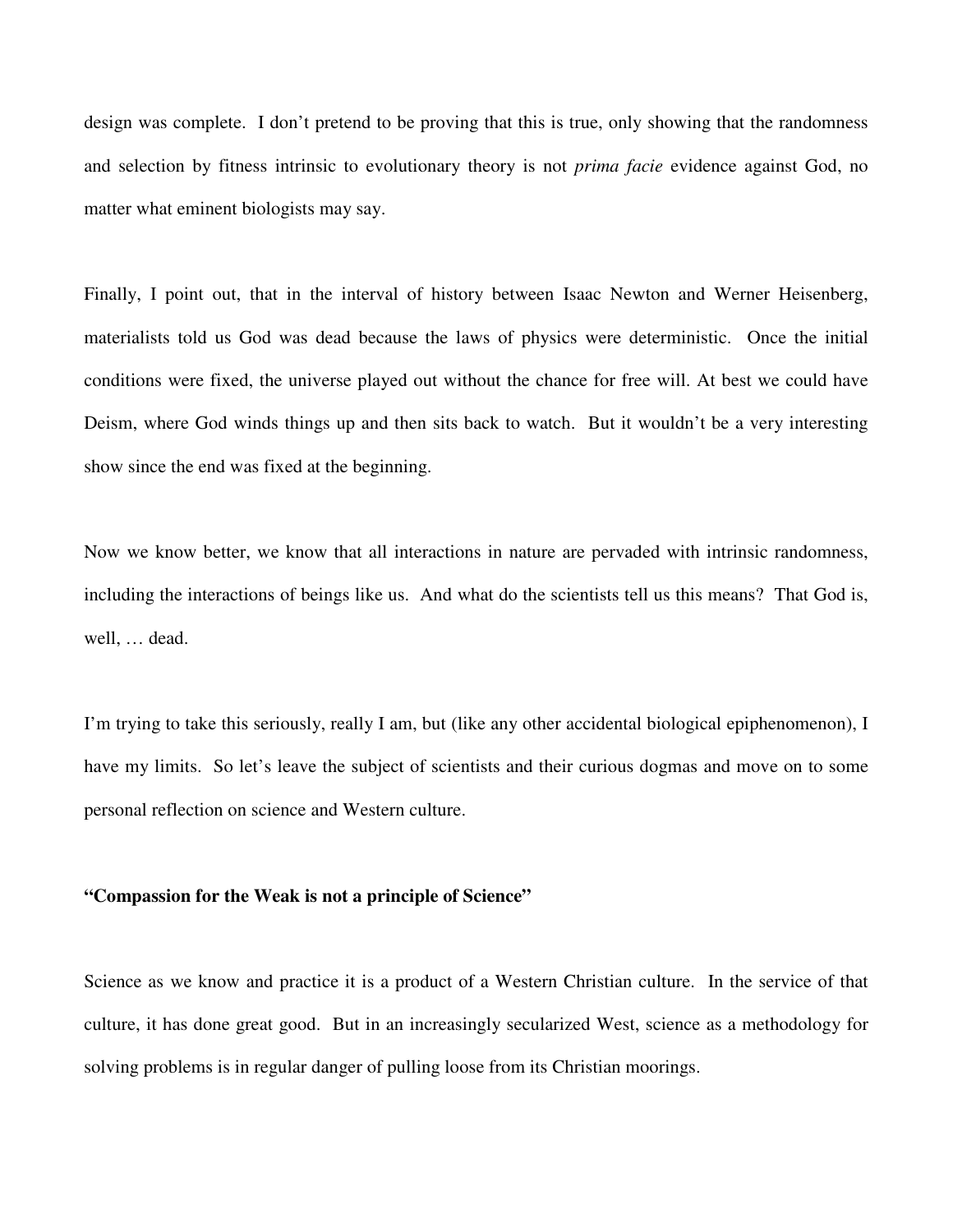Whenever this happens, the result is disaster. In ethics and in morality science cannot provide for itself. There are two things in particular it has to borrow from elsewhere, and these are "compassion" and "hope". Concerning compassion let me put it this way:

"Compassion for the weak is not a principle of science."

The more you think about that the more frightening it becomes. To be fair, all of the atheist scientists I have known, who claimed to live by science alone, actually had quite a lot of compassion for the weak. Whether this arose from the law written in their hearts by God or from breathing what is left of the increasingly rarefied Christian atmosphere of our culture I cannot say, but this compassion was certainly not an outgrowth of their scientific materialism. I have always been simultaneously puzzled by and grateful for the compassion of atheists, but I never inquire too deeply about it, out of fear I might trigger a recognition of what I have just told you:

"Compassion for the weak is not a principle of science."

In fact, compassion for the weak is the virtue science most easily forgets. The flirtation with eugenics in the last century was an attempt to improve the human race by eliminating the so-called weak. In this country it resulted in forced sterilizations, in Europe millions died. In the future, when we have constructed clear enough genetic maps to choose precisely between the weak and the strong, how many millions will die? The machinery is already in place, and our culture has already declared its willingness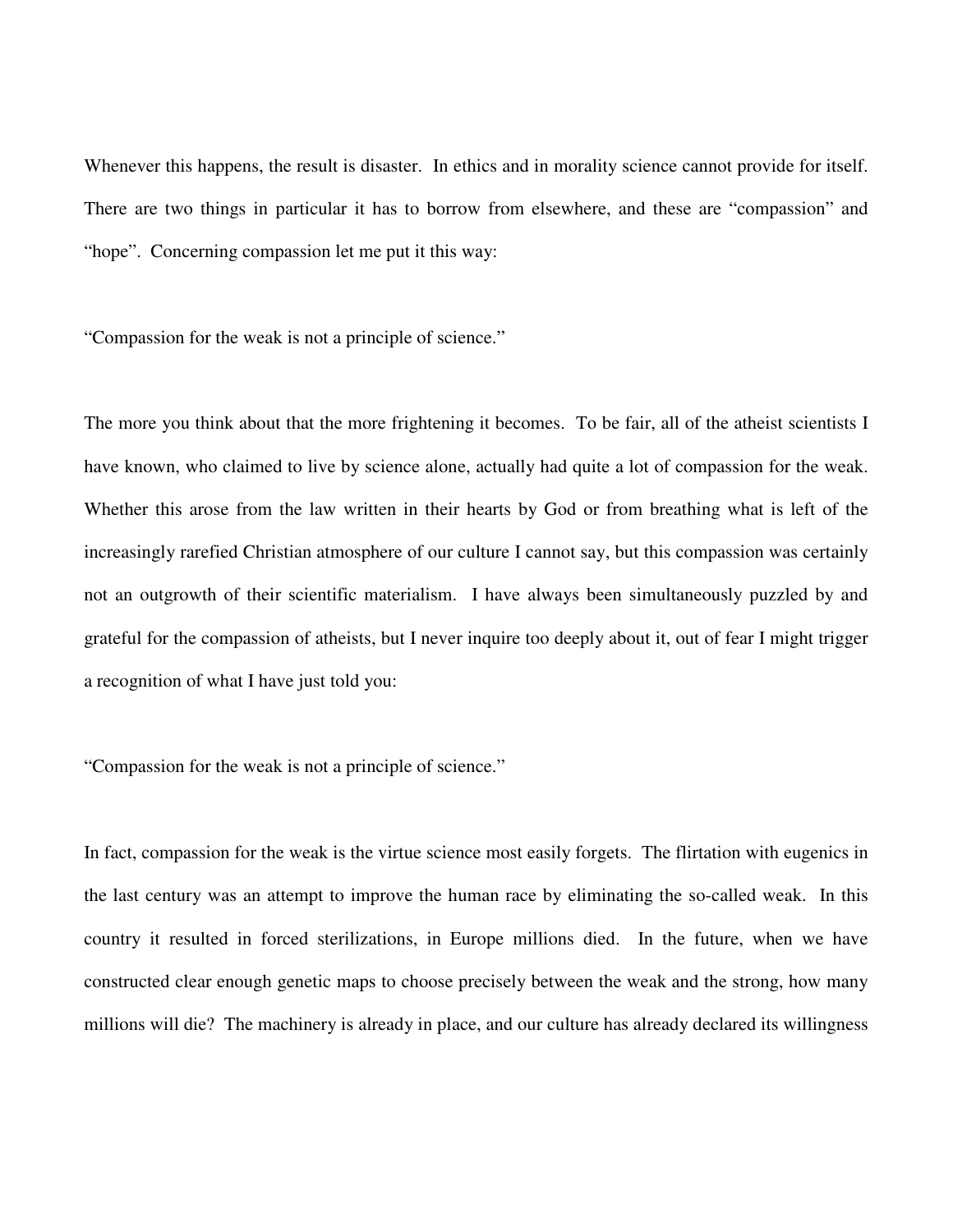to cooperate in such an "improvement project" by assenting to the abortion of over one million babies every year.

As I said, "Compassion for the weak is not a principle of science." And this is chilling.

# **"In Science there is no Hope"**

In addition to "compassion for the weak" science lacks the route to another important virtue, and that is "hope". From observation we know not only that each of us will die, but that in the distant future our planet will undergo the same fate. Barring any catastrophic asteroid collision that wipes out all life sooner, in 5 billion years or so the sun will grow into a red giant star, boil away the earth's oceans and atmosphere and leave a lifeless rock. Everything we have ever created or will create will be lost forever. Even if we can move elsewhere, the increasing expansion of the universe will eventually mean energy is to dilute to sustain life.

You see "In science there is no hope".

And the loss of hope has become a serious problem in the secular world. More serious than war. Why do I say this? What is the leading cause of violent death worldwide? Is it war, or homicide?

It's neither. According to the World Health Organizations, the leading cause of violent deaths is suicide, accounting for 42% of violent deaths (850,000). In many ways we live in our own dark ages, an era of despair. Never have so many, with so much, been so unhappy.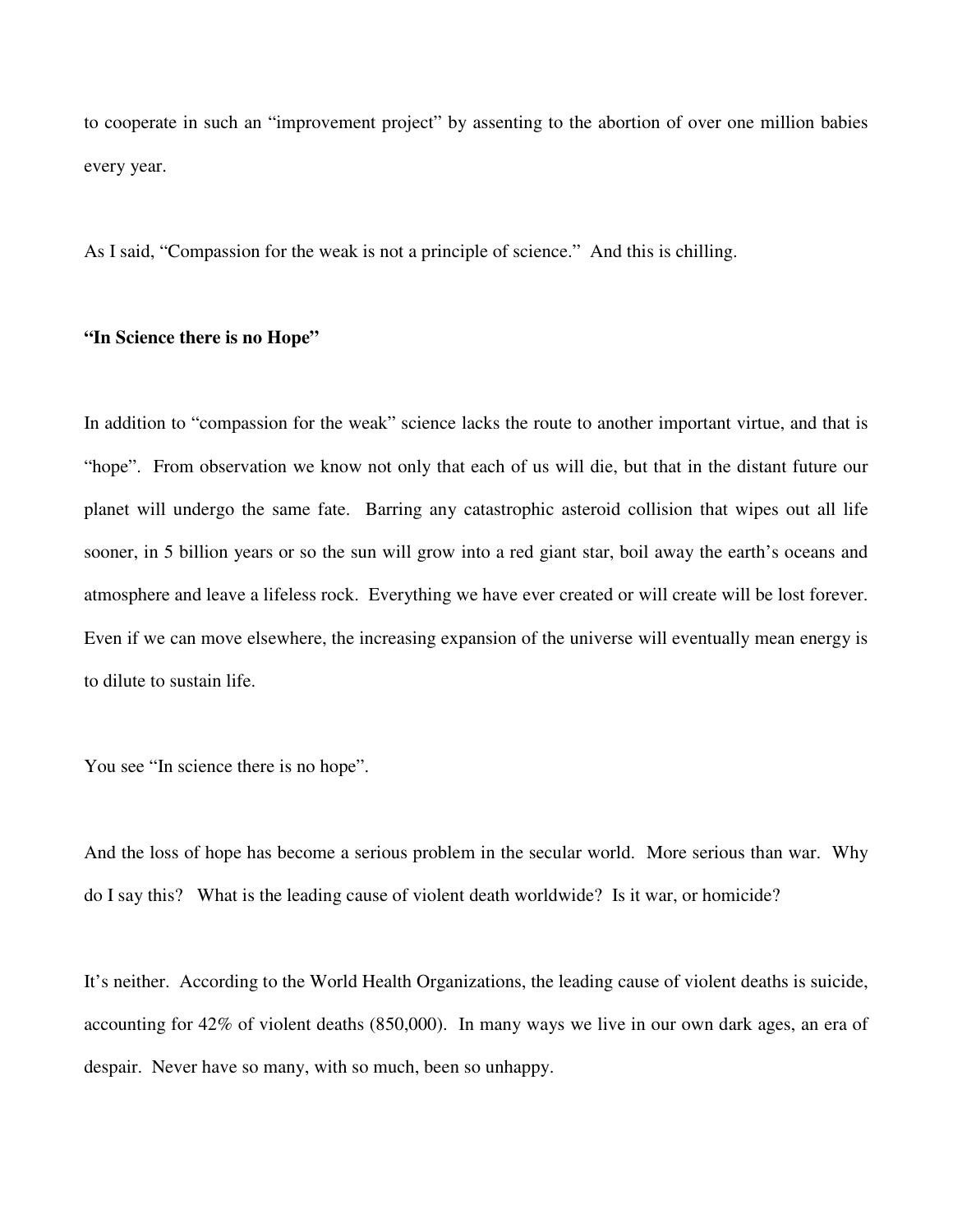Science can show us how to live longer, but it cannot show us that we ought to live.

So what should we as Christians do? That's the last subject I want to talk about, our mission as Christians on Earth.

### **"Be people of compassion and hope"**

In his book, Crossing the Threshold of Hope, Pope John Paul the Second writes:

"I would like to sum up by stressing that *the young are searching for God,* they are searching for the meaning of life, they are searching for definitive answers: "What must I do to inherit eternal life?" (Lk 10:25). In this search, they cannot help but encounter the Church. *And the Church also cannot help but encounter the young.*" As a teacher of young people, I can confirm that they are searching for God. In the Good Friday liturgy we pray:

"Almighty and eternal God, you created mankind so that all might long to find you and have peace when you are found."

Each Fall I used to walk into a class of 150 freshman eager to know the truth. But it's an astronomy class, and they leave unfulfilled, not because it's false but because it's insufficient. So I made a new course that leans closer to truth, and try not to avoid the display of Christian symbols.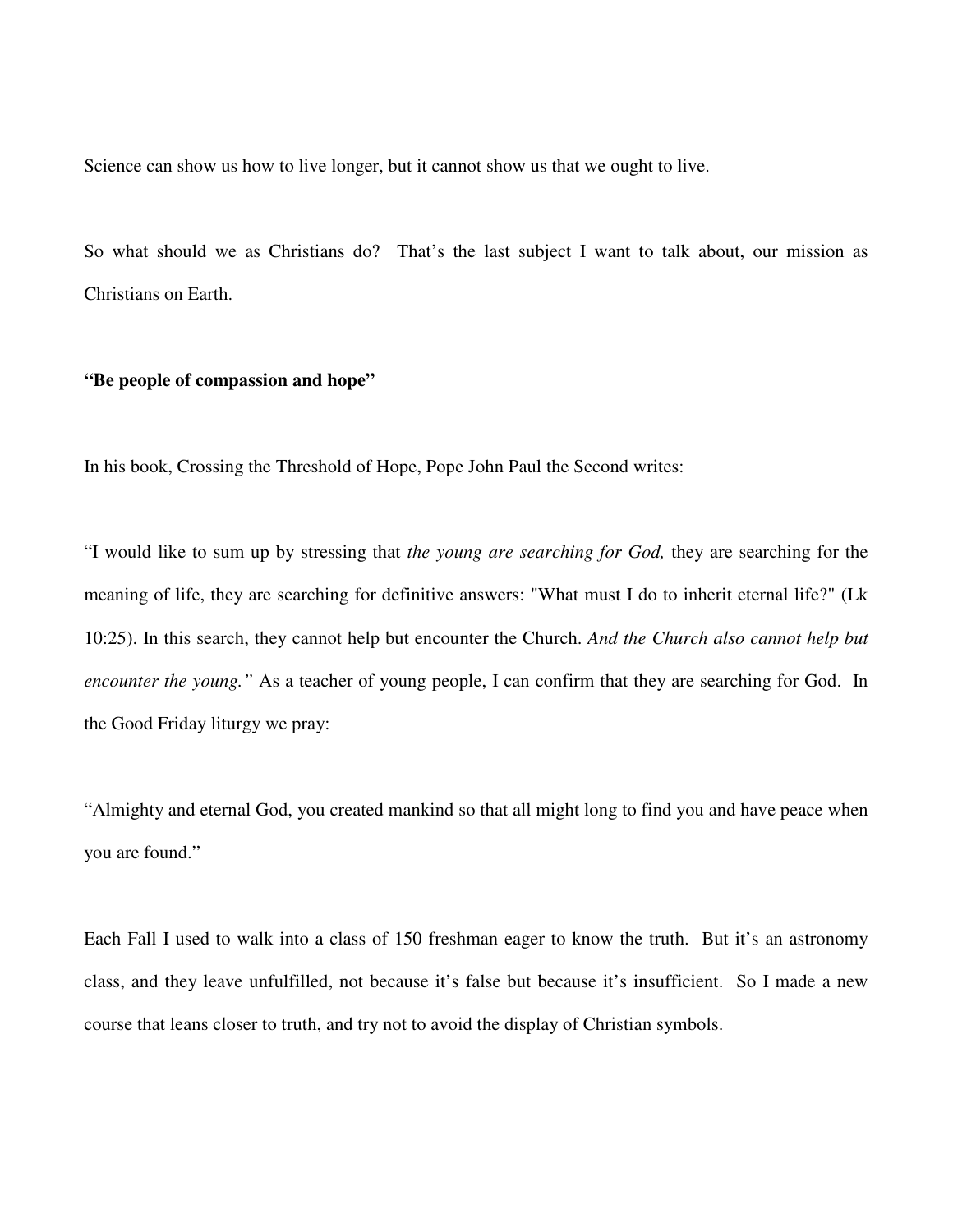But often I wonder, would the students guess I was a Christian without it?

Our first priority as Christians must be to bring the hope and the love of Jesus Christ to everything we do. Theological discourse is fine, but our first witness is how we live. If our lives are not a radical witness to the truth, then our words are wasted.

The other thing we can do is be excellent at what we do. Which sometimes just means not grumbling about our work. As Sister Gabriella use to say "offer it up". If our work is not a means of sanctification, we are not doing it right.

This is easy for me to say, because I'm convinced I have the best job in the world. But I have frustrating days, and sometimes in the middle of it all I wonder why I'm studying the properties of some little obscure detail of the universe that most people never heard about (if its one thing I've learned, God is detail oriented). Anyway, at those moments I like to think about something I learned from my 5 year old son Jack, so I'll finish by "sharing" this story with you.

Just before Christmas, it was quiet in the house, which is a potential sign of trouble with (then) four kids. So I went to check on them and found Jack alone in a bedroom, staring into a glass snow ball with the Holy Family inside. He looked up sheepishly, like I had caught him in some mischief. I asked him what he was doing, and he said "I was singing to God." I asked him what he was singing, but he wouldn't tell me. I guess only he and God will ever know.